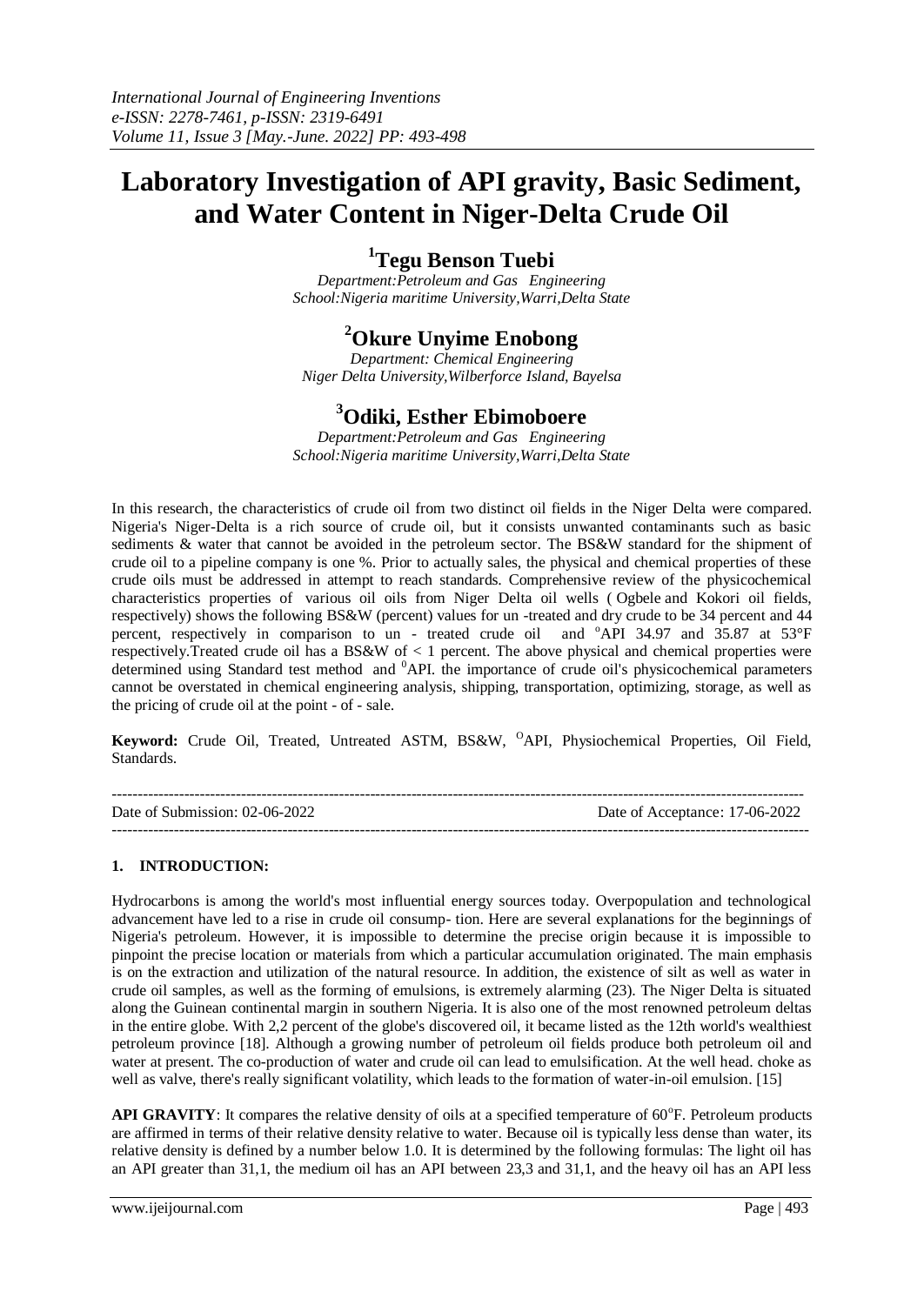than 23.2. The light weight the crude oil, the greater its API gravity and, consequently, its price. Measuring instruments are frequently employed to measure the density, relative density, and API gravity of petroleum oil (3, 1). Trying to find the relative density as well as determining the degree of API gravity are the two means of obtaining API gravity.- Employ a hydrometer that is directly optimised with the oAPI gravity scale. The gains and losses in cost for each barrel will be multiplied by the overall number of bbl in the run or batch when there is a mistake in gravity (2).

**Basic Sediment and Water (BS & W)**: It is a technical standard of certain contaminants retrieved from an oilfield along with crude oil. From the reservoir formation, crude oil always contains a good amount of salt, water, as well as fine particles (13). The particles are also referred to as dirt or sediment. The water content varies considerably from location to location and may be abundant. These fundamental sediments consist of silts, mud, sand, scale, and dissolved solids precipitate. It varies considerably between producing fields and zones. During the processing of raw oil, an emulsification of oil and water would also form. Since crude oil cannot be obtained without debris, emulsion, and water, it is needed to ascertain the BS&W of crude prior to actually treating to identify the type of emulsion-breaking chemical to also use, and then after treating to determine if the oil meets the sales requirements or standards. On a volume basis of 42 gallons (1 barrel) at a reference temperature of 60oF and <1.0 BS&W, crude oil is bought and sold (12).

BS&W in oil can result in the mentioned negative outcomes:

- I. Deterioration of refining apparatus
- II. sand clogging a pipeline, resulting in a flow blockage
- III. Pipeline radius reductions caused by deposits of sediments or scales
- IV. Over flowing of treatment vessels due to sand and sediment buildup
- V. Imbalanced heat distribution on the heating surface consequently as a result of sand and sediment deposits
- VI. Shipment of emulsified petroleum incurs expensive transportation costs.

All measured physical and chemical variables are indicative of dry oil due to the low water composition of the treated crude oil. Low water content decreases growth of microorganisms, deposits, and high-temperature corrosion, and improves oil quality there by making the BS&W of the crude oil meets sales specifications. A reduction in debris and water results in increase in fuels energy production. Because of this, the Basic sediment and level should not exceed 1 percent; if it ever does, often these oil vendors will modify the cost of bunkered fuel to make up the difference. Specific gravities quantify the quality of the oil as well as identify the presence of light or heavy molecular weight hydrocarbons. Low specific gravity corresponds to light oil (17)

**Procedure**: Crude oil is a complex combination of carbon and hydrogen-based chemical components. Its composition and qualities vary widely, and this is true not only of crude oil from various fields but also of oil wells. There are numerous contaminants linked with hydrocarbons, including silt and water. The quantity of water and sediments, as well as the API gravity of petroleum, must be determined daily and monthly. The material used for analysis was gathered from various locations, which are Ogbele field is located south of Rumuchakara, Portharcourt ,Rivers State, , and Kokori field is located in Ethiope East Local Government Area ,Delta state. The sampling was conducted according to ASTM standards (1,2,3,4,5,6).

**Description OF Testing Method**: Here, a sample of raw, unprocessed crude oil is gathered and placed in an electric shaker to obtain a homogenous solution. After shaking the sample, 50ml of xylene is added to a l00ml centrifuge tube containing 50ml of crude oil. It is sealed up and continued shaking is performed to obtain a uniform solution. The sample is submerged in a  $60^{\circ}$ C  $3^{\circ}$ C water bath and centrifuged. After spinning, the volume of the higher-density water and sediment phase is observed and measured at the tube's base. Apparatus: Electric trembler. Electrically powered centrifuge with a water bath 100, 2 liter rubber centrifuge tubes, a thermometer, and a tube holder. Reagents. Solvent devoid of suspended bubbles in xylene. Demulsifier, Tetrolite, 5 drops, to facilitate the separation of silt from sample water (1,2,4).

As shown in the table below, the procedure was repeated til 2 sequential reliable readings were obtained.

### **Table 1: UNTREATED CRUDE OIL SAMPLE -OGBELE OIL FIELD**

| Fresh<br>Crude Oil | <b>Fraction of</b><br>sediment (ml) | <b>Fraction of</b><br>water | <b>Fraction of</b><br>BS&W(ml) | $\frac{0}{0}$ | % sediment | %Drv         | $\frac{0}{0}$   |
|--------------------|-------------------------------------|-----------------------------|--------------------------------|---------------|------------|--------------|-----------------|
| sample<br>(ml)     |                                     | (ml)                        |                                | Water         |            | Crude<br>Oil | <b>BS&amp;W</b> |
| 100.0              | 10.0                                | 24.0                        | 34.0                           | 10            | 24         | 66           | 34              |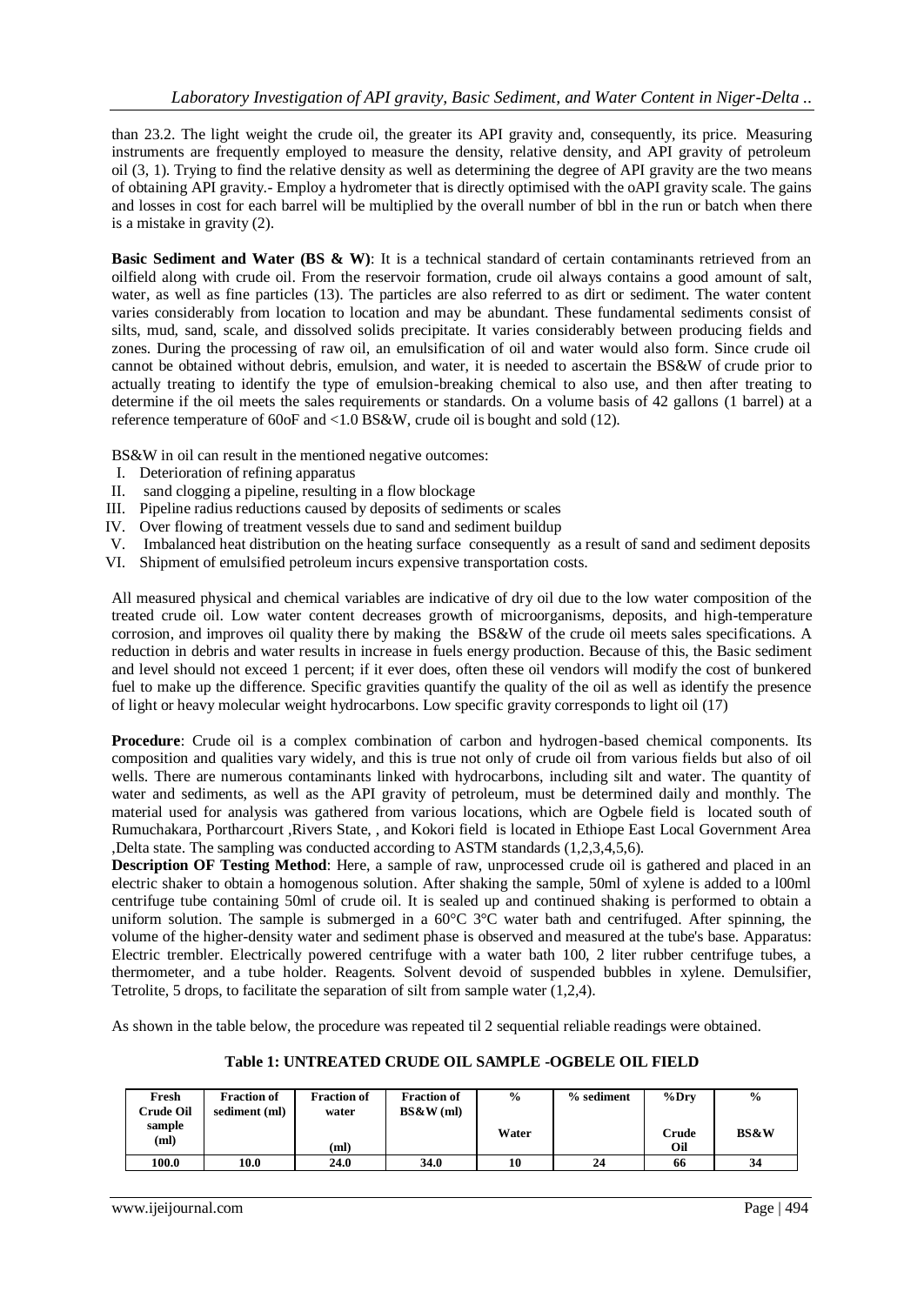#### **Basic Sediment and Water (BS&W) in Crude Oil by Centrifuge Method:**

The assessment was carried out for both the fresh crude oil (raw crude oil) as well as treated crude oil (dry crude for export), to evaluate the % of BS&W in the samples.Below is The mathematical expression for each fraction (1):

| Total volume of crude sample $= 100M$                                                                              |  |
|--------------------------------------------------------------------------------------------------------------------|--|
| $=$ fraction of water $\frac{100}{x}$<br>% of water<br>$\frac{1}{\pi}$ total volume of crude oil $X - 1$           |  |
| Fraction of Petroleum = total volume of Petroleum oil $-$ BS&W                                                     |  |
| percentage of dry crude oil= $\frac{fraction\ of\ crude\ oil}{total\ volume\ of\ crude\ oil} \times \frac{100}{1}$ |  |
| 100                                                                                                                |  |

#### **Table 2: UNTREATED CRUDE OIL SAMPLE – KOKORI OIL FIELD**

| Fresh<br><b>Crude Oil</b> | <b>Fraction of</b><br>sediment (ml) | <b>Fraction of</b><br>water $(ml)$ | <b>Fraction of</b><br>BS&W(MI) | $\frac{6}{9}$ | % sediment | $\%$ Drv     | $\frac{0}{0}$   |
|---------------------------|-------------------------------------|------------------------------------|--------------------------------|---------------|------------|--------------|-----------------|
| sample<br>(ml)            |                                     |                                    |                                | Water         |            | Crude<br>Oil | <b>BS&amp;W</b> |
| 100.0                     | 15.0                                | 29.0                               | 44.0                           | 29            | 15         | 56           | 44              |

#### **BASIC SEDIMENT & WATER (BS&W) Assessment IN TREATED CRUDE OIL:**

This test was done on treated crude oil after it had been treated. The processing of a crude sample that has been treated using standard method was carried out. The BS&W test is used to ensure that the oil being processed complies with API pipeline specifications. Petroleum Measurement Specifications Manual (API 2011). (1,3,5)The purpose is to evaluate a sample of treated petroleum oil's basic sediment & water (BS&W).

#### 3.3.1 **Standard Test DESCRIPTION:**

A sample of processed crude oil is obtained and put in an electric shaker to obtain a homogeneous mixture. Following the agitation of the specimen, 50ml of xylene is added to a l00ml centrifuge tube holding 50ml of crude oil. To achieve a homogeneous mixing, it's also closed and agitated. It is spun after being soaked in a 60°C 3°C water bath. Following centrifugation, the volume of water with a greater specific gravity as well as the sediment layer are examined and quantified at the tube's bottom. (1,7) The following table summarizes the findings:

| Dry Crude<br>Oil sample | <b>Fraction of</b><br>sediment (ml) | <b>Fraction of</b><br>water $(ml)$ | <b>Fraction of</b><br>BS&W(ML) | $\frac{0}{0}$ | % sediment | $\%$ Drv     | $\frac{0}{0}$   |
|-------------------------|-------------------------------------|------------------------------------|--------------------------------|---------------|------------|--------------|-----------------|
| (ml)                    |                                     |                                    |                                | Water         |            | Crude<br>Oil | <b>BS&amp;W</b> |
| 100.0                   | 0.25                                | 0.75                               | 1.0                            | 0.75          | 0.25       | 99           |                 |

#### **Table 3.TREATED -OGBELE OIL FIELD SAMPLE –**

| Table 4. TREATED CRUDE OIL SAMPLE – KOKORI OIL FIELD |  |  |  |
|------------------------------------------------------|--|--|--|
|------------------------------------------------------|--|--|--|

| <b>Dry Crude</b><br>Oil sample | <b>Fraction of</b><br>sediment (ml) | <b>Fraction of</b><br>water $(ml)$ | <b>Fraction of</b><br>BS&W(ML) | $\frac{0}{0}$ | % sediment | $\%$ Drv     | $\frac{0}{0}$   |
|--------------------------------|-------------------------------------|------------------------------------|--------------------------------|---------------|------------|--------------|-----------------|
| (ml)                           |                                     |                                    |                                | Water         |            | Crude<br>Oil | <b>BS&amp;W</b> |
| 100.0                          | 0.3                                 | 0.6                                | 0.9                            | 0.6           | 0.3        | 99.1         | 0.9             |
|                                |                                     |                                    |                                |               |            |              |                 |

3.4 **Crude Oil Api Gravity Assessment**: The conversion of measured volume to a volume at the standard temperature of 60°F requires accurate estimation of API gravity of crude oil. It is a factor that determines crude quality and serves as a foundation for economic transactions. It also gives an idea of the oil's burning characteristics (1). AIM: To determine crude oil weights (gravity) (treated crude.)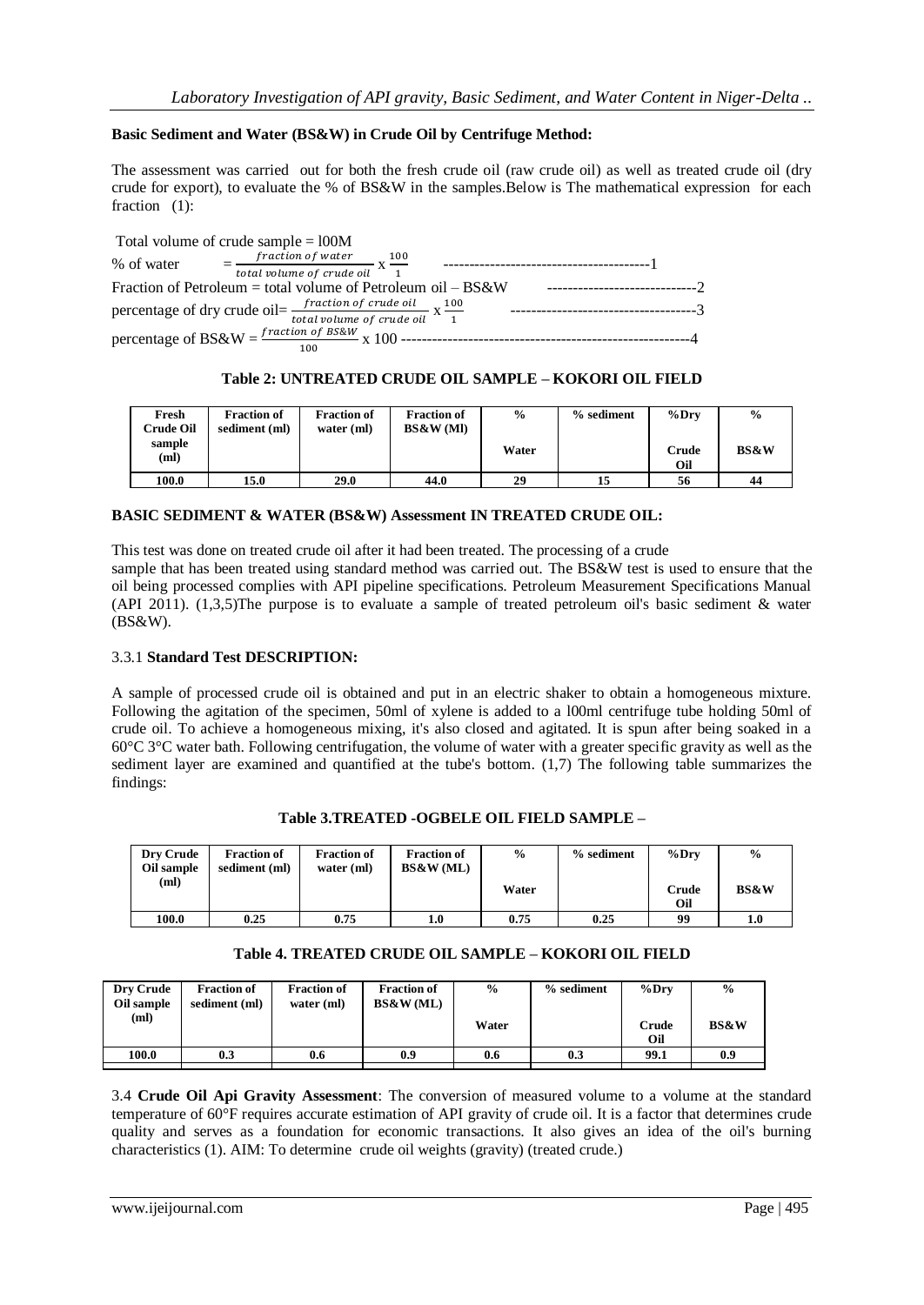**Test Method Summary:** A sample of dry crude oil was taken. The specimens were placed in a jar with a hydrometer. Using a thermometer and a hydrometer, the temperature of the sample and its associated relative density were determined. The API gravity was computed and adjusted to the API specification of 15 degrees Celsius (60 degrees Fahrenheit) (1, 3,5).

### **3.4.1 API GRAVITY OF CRUDE OIL BY HYDROMETER METHOD – OGBELE OIL FIELD – TREATED CRUDE OIL**

Temperature of crude =  $53^{\circ}$ F, Hydrometer reading = 0.85 The mathematical expression to convent relative density to  $^{\circ}$ API is given as:  $\degree$ API gravity  $=$ Relative density<br>141.5 - 131.5  $\mathbf{1}$  $^{\circ}$ API gravity =  $0.85$  $= 166.47 - 131.5 = 34.97$ Observed API gravity of 34.97° at 53°F and corrected to API standard of 15°C (60°F)  $= 35.6^\circ$  API (A Light oil)

The need of upholding crude oil standards such as API gravity as well as BS&W in crude oil is critical in the oil business. Tables 1 and 2 reveal a high percentage of BS&W (34 percent and 44 percent, respectively) in fresh crude oil for the Qua Iboe and Nembe Oil fields, in comparison to dry crude oil (66 percent and 56 percent, respectively). The BS&W is higher than the 0.5 percent criteria for crude oil shipment to a pipeline company for custodian transfer to refineries.





**UNTREATED CRUDE OIL –KOKORI OIL**





Tables 3 and 4 illustrate that treated crude oil has a low BS&W of 1% in comparison to dry crude oil, which has a BS&W of 99.0%. The BS&W criterion is met, resulting in decreased lifting costs and a greater profit at the wellhead for the oil producing business. It will also lessen the need for refmery processing. The study will also assist the chemical engineer in deciding the type of emulsion breaking reagent to be used in the processing of the crude oil in order to achieve the specified requirements (16,17). Both the Ogbele Oil field and the Kokori Oil field's API gravity for processed dry crude oil was analyzed and found to be 34.97 and 35.87 °API at 53°F, respectively. The API gravity increases as the relative density decreases. The temperatures are adjusted to the API specification of 15°C (60°F), which corresponds to a light oil. The incapacity of the producing company to effectively assess relative density and rectify the API gravity to the API benchmark of 60°F (150°C) will result in a reduced price at the well head (24).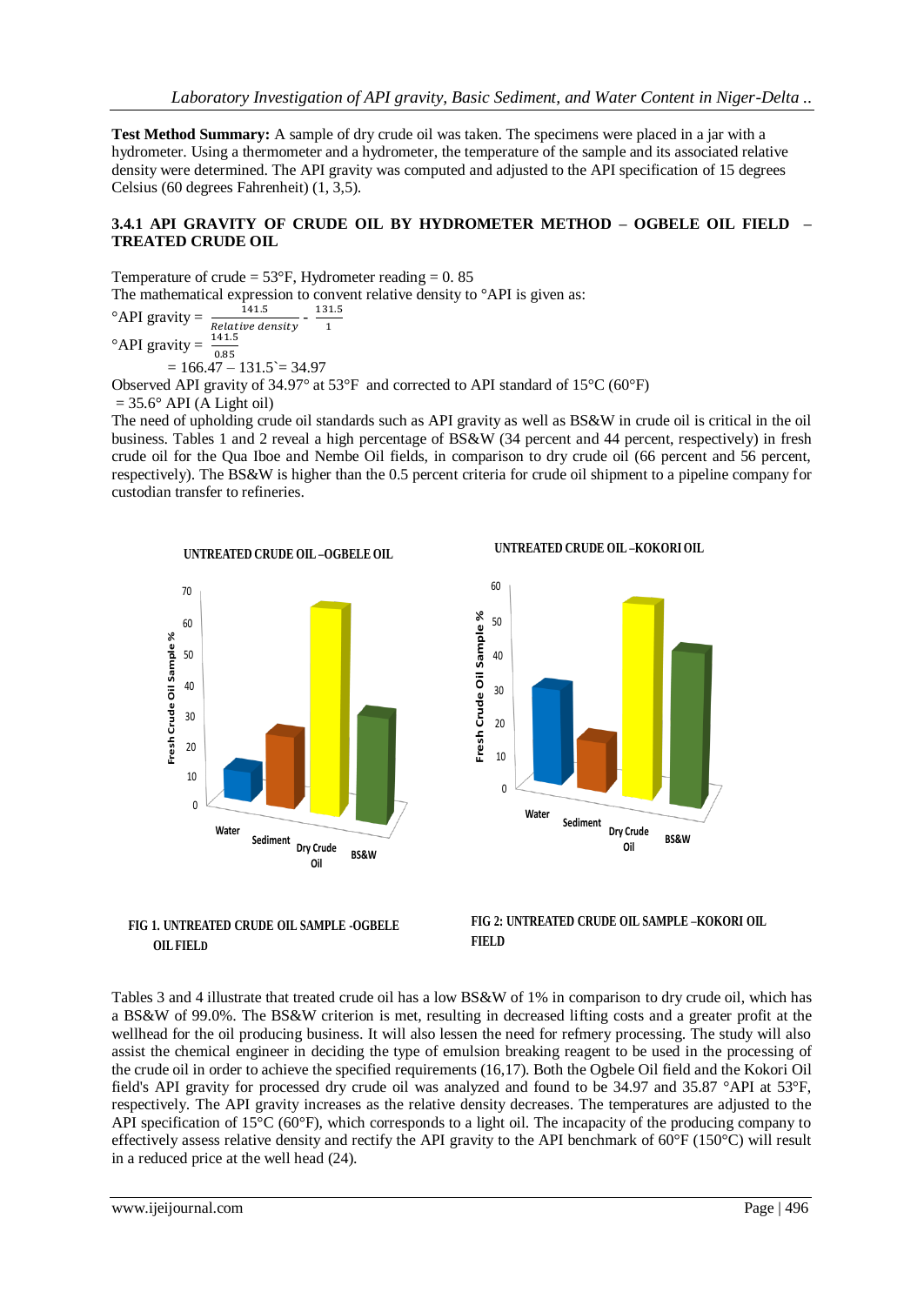The reason for this is that crude oil prices are typically expressed in degrees API. As a result, a gravity miscalculation means that the price gain or loss for each barrel is multiplied by the actual number of barrels in the run or batch. Obviously, this may be a hefty sum of money. It's also been discovered that processed crude has a low BS&W and a high API gravity, both of which are important in crude oil handling (21,20).

The impacts of sediments are the most noticeable on the production tubing's inside walls. When scale forms on the walls of the tubing, the inner diameter of the tubing reduces. This effect affects production rate and, if not examined on a regular basis, might result in a major restriction in crude flow from the well head. Sediments settle in separators and storage tanks, resulting in inaccurate measurements and readings if not examined (22).

**Crude Oil's Economic Importance**: Crude oil products are extremely important to the global economy. Its applications include fuel, building heating, lubricants, and energy generation. It is used as a raw ingredient or feedstock in the petrochemical sector for polymers, polyurethane, chemicals, cosmetics, and textile materials, among other things.

#### 2. **CONCLUSION:**

Based on the findings of this study, it is clear that sediment and water are unavoidable in the oil sector. Before treating crude oil to satisfy the specification, the current BS&W is necessary, and failure to meet the requirement would result in significant losses. Before shipment, the API gravity of the crude is critical since it helps to prevent volumetric shrinkage and is used by the crude oil dealer to assess the value of the crude. Knowing the content of a contract's specification helps the engineer optimize revenue, save expenses, and meet agreed-upon specifications while remaining on stream.

#### **3. References**

- [1]. American Petroleum Institute (2011) API Specification for Materials and Testing for Petroleum products. API Production Dept. API 14A, 11th Ed. Dallas pp: 20-21
- [2]. ASTM 4007-82, Standard test method for water and sediment in crude oil by centrifuge method
- [3]. ASTM standard test method for API gravity of crude petroleum by hydrometer, 05.01, D287-92<br>[4]. ASTM standard test method for pour point of petroleum 05.01, D97-98. ASTM standard test
- [4]. ASTM standard test method for pour point of petroleum 05.01, D97-98. ASTM standard test method for sediments and water in crude oils by centrifuge method,  $\overline{05.02}$ , D4007-81
- [5]. ASTM standard test method for specific gravity of crude petroleum by hydrometer, 05.01, D12998-85
- [6]. ASTM Standards D445, (2012). Standard Test Method for Kinematic Viscosity of Transparent and Opaque Liquids (and Calculation of Dynamic Viscosity, ASTM International, West Conshohocken, PA.
- [7]. Cani, XH, Beqiraj, I., (2015). Crude oil characterization of Patos-Marinze, Albania based on density and viscosity, 108/472, Proceedings Book Volume 2, ISBN: 978-9928-4135-9-8, 3rd International Conference Harmonization of Environmental Research and Teaching with Sustainable Policy, Shkoder, Albania.
- [8]. Journal of Petroleum Technology and Alternative Fuels Vol. 4(3), pp. 53-63, March 2013 Available online at <http://www.academicjournals.org/JPTAF> DOL: 10.5897/JPTAF 12.025(c) Academic Journals
- [9]. Langevin, D., Poteau, S., Hénaut, I., Argillier, J. F., Crude oil emulsion properties and their application to heavy oil transportation. Oil & Gas Sci. and Technol., 59, 511 (2004).
- [10]. M.K. Appenteng et al./ Elixir Appl. Chem. 54 (2013) 12513-12517
- [11]. Madu Anthony, Joseph Chinenyeze1, Ugwu Richard Ekene, (2017) Physical and Chemical Properties of Crude Oils and Their Geologic Significances, International Journal of Science and Research (IJSR)Volume 6 Issue 6, June 2017
- [12]. Martínez-Palou, R., Mosqueira, M. L., Zapata-Rendón, B., Mar-Juárez, E., Bernal-Huicochea, Clavel-López, J. C. and Aburto, J., Transportation of heavy and extra-heavy crude oil by pipeline: A review. Journal of Petroleum Science and Engineering, 75, 274- 282 (2011).
- [13]. Mohamed, Naglaa & El Nady, Mohamed & Shahin, Ahmed. (2014). Physical Properties and Gross Composition of Crude Oils of Some Oilfields, Gulf of Suez, Egypt. Australian Journal of Basic and Applied Sciences. 8. 360-367.
- [14]. Petrobras, <http://www2.petrobras.com.br> Petroleum Communication Foundation, Canada's oil sands and heavy oil. April (2000). (In Portuguese).
- [15]. Petroleum Geology of the Niger Delta, Geol. Soc. Lond. Spec. Publ., 1990, p. 365
- [16]. Santos, R. G., Mohamed, R. S., Bannwart, A. C. and Loh, W., Contact angle measurements and wetting behavior of inner surfaces of pipelines exposed to heavy crude oil and water. Journal of Petroleum Science and Engineering, 51, 9-16 (2006).
- [17]. Sonibare, Oluwadayo & Alimi, H. & Jarvie, Daniel & Ehinola, Olugbenga. (2008). Origin and occurrence of crude oil in the Niger delta, Nigeria. Journal of Petroleum Science and Engineering - J PET SCI ENGINEERING. 61. 99-107. 10.1016/j.petrol.2008.05.002
- [18]. Speight JG (2001) Handbook of Petroleum analysis. John Wiley & Sons, Pp: 18-23
- [19]. Speight JG (2007) The Chemistry and Technology of petroleum. 4th edn. CRC Press, Boca Raton, Fl, USA.
- [20]. Speight JG (2015) Handbook of Petroleum product analysis, Chemical Analysis: A series of monographes on Analytical Chemistry and its applications. John Wiley & Sons Pp: 1-3
- [21]. Temple Nwoburuigwe Chikwe and Mudiaga Chukunedum Onojake.N. Chikwe and M.C. Onojake. Characterization of some crude oil samples from Niger delta area of Nigeria using infrared absorption spectrometric technique. Chemistry International 4(3) (2018) 163-169.
- [22]. Temple Nwoburuigwe Chikwe, & Mudiaga Chukunedum Onojake. (2018). Characterization of some crude oil samples from Niger delta area of Nigeria using infrared absorption spectrometric technique. Chemistry International, 4(3), 163–169. https://doi.org/10.5281/zenodo.1475373.